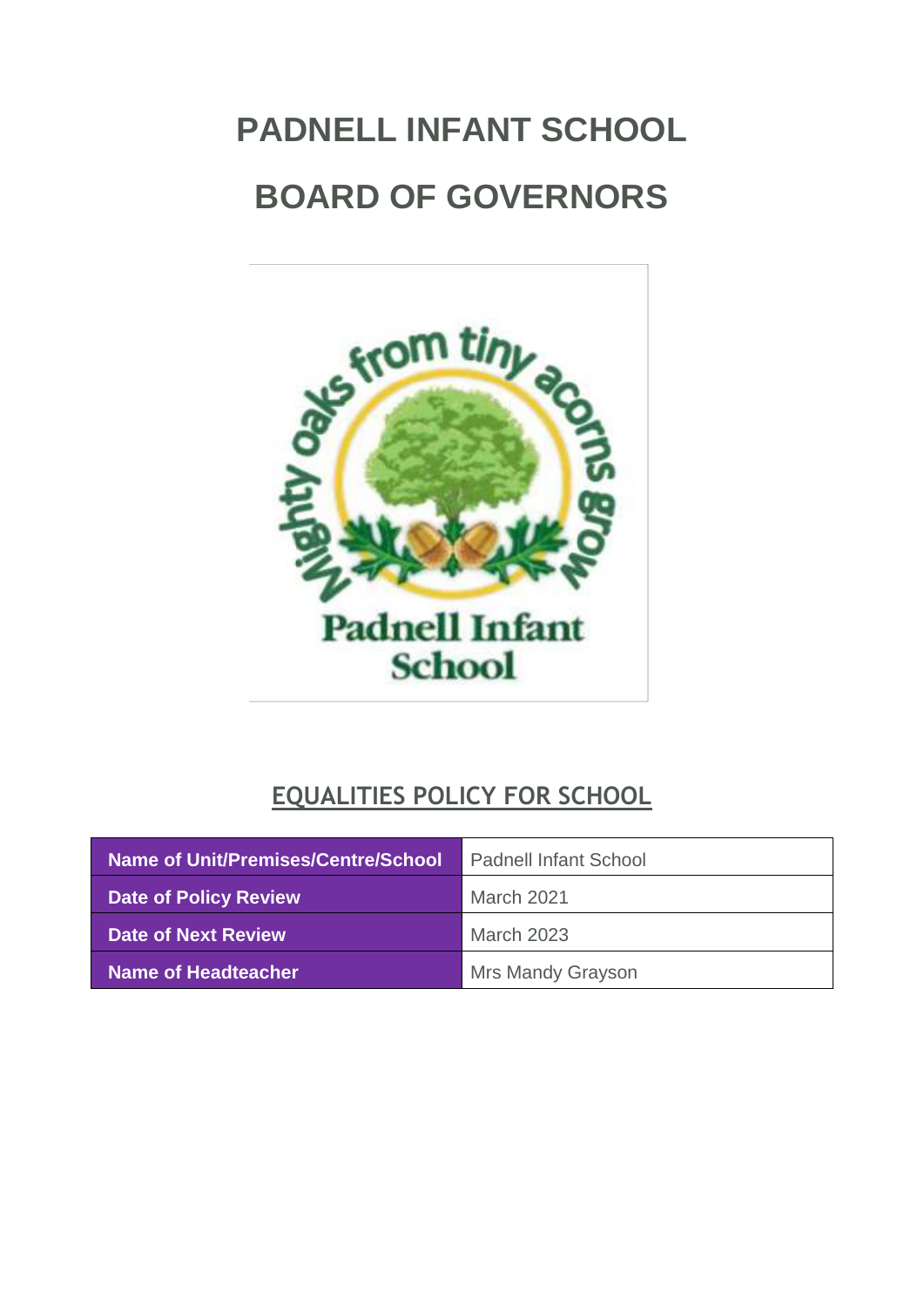## <span id="page-1-0"></span>**Administration Record**

| <b>Issue</b>   | <b>Modification</b>                                           | <b>Approved</b>  |
|----------------|---------------------------------------------------------------|------------------|
|                | Resources Committee Approval                                  | 14 November 2016 |
| 1.1            | Resources Committee Comments Incorporated<br>15 November 2016 |                  |
| $\overline{2}$ | For FGB Approval                                              | 29 October 2018  |
| 2.1            | <b>FGB Comments Incorporated</b>                              | 01 November 2018 |
| 3              | For FGB Approval                                              | 25 March 2019    |
| 3.1            | FGB Comment incorporated                                      | 25 March 2019    |
|                |                                                               |                  |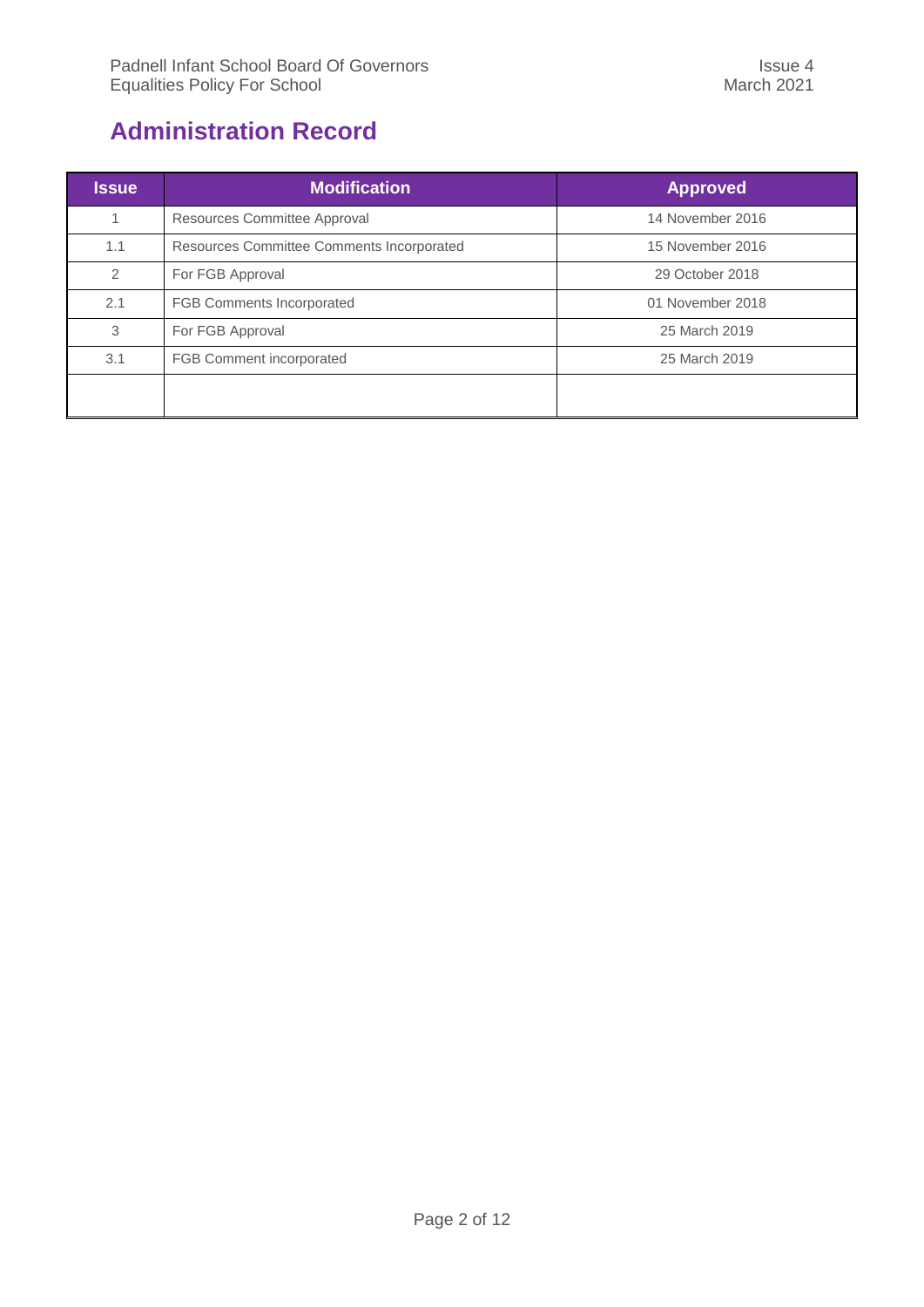# <span id="page-2-0"></span>**Contents Page**

| 1                                                                                     |  |  |
|---------------------------------------------------------------------------------------|--|--|
| 2                                                                                     |  |  |
| 3                                                                                     |  |  |
| 4                                                                                     |  |  |
| 4.2                                                                                   |  |  |
| 4.3                                                                                   |  |  |
| We foster positive attitudes and relationships, and a shared sense of cohesion<br>4.4 |  |  |
|                                                                                       |  |  |
| 4.5                                                                                   |  |  |
| We aim to reduce and remove inequalities and barriers that already exist 7<br>4.6     |  |  |
| 4.7                                                                                   |  |  |
| 4.8                                                                                   |  |  |
| 4.9                                                                                   |  |  |
| We set ourselves specific and measurable equality objectives8<br>4.10                 |  |  |
| 5                                                                                     |  |  |
| 5.2                                                                                   |  |  |
| 6                                                                                     |  |  |
|                                                                                       |  |  |
|                                                                                       |  |  |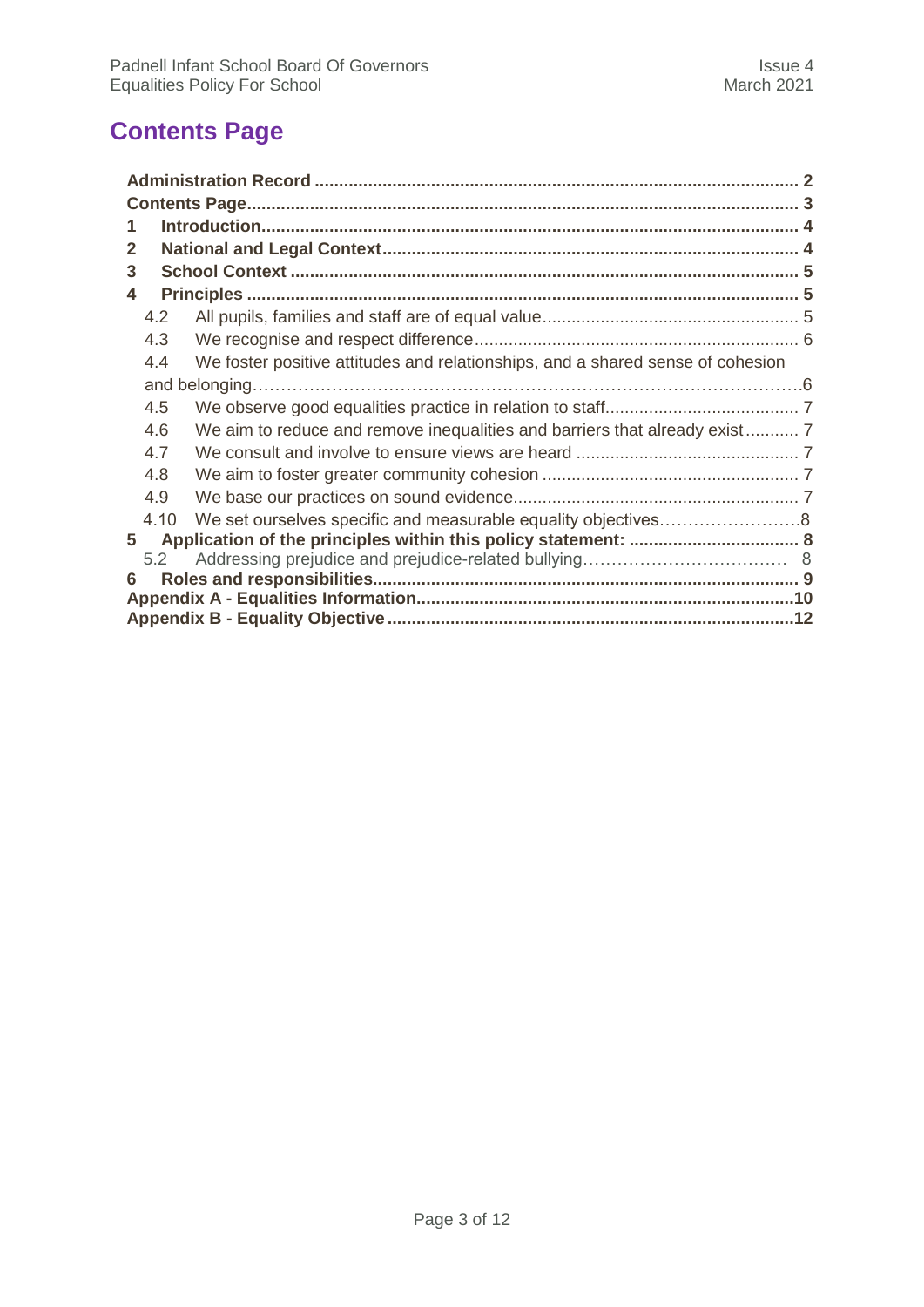## <span id="page-3-0"></span>**1 Introduction**

- **1.1.1** We welcome our duties under the Equality Act 2010 as both a provider of education and as an employer.
- **1.1.2** We believe that all pupils and members of staff should have the opportunity to fulfil their potential whatever their background, identity and circumstances. We are committed to creating a community that recognises and celebrates difference within a culture of respect and co-operation. We appreciate that a culture which promotes equality will create a positive environment and a shared sense of belonging for all who work, learn and use the services of our school. We recognise that equality will only be achieved by the whole school community working together – our pupils, staff, governors and parents/carers.
- **1.1.3** This document outlines the principles which will guide our approach to working with our school community and enabling an open culture.
- **1.1.4** For staff and prospective staff, this policy should be read in conjunction with the school's Employment Equality Policy.

## <span id="page-3-1"></span>**2 National and Legal Context**

- **2.1.1** We recognise that we have duties under the Equality Act 2010 in relation to the school community to eliminate discrimination, advance equality of opportunity and to foster good relations in relation to age (applicable only to staff), disability, ethnicity, gender (including issues of transgender, maternity and pregnancy), religion and belief, sexual orientation and marital status (applicable only to staff).
- **2.1.2** We also recognise that we have a duty under the Education & Inspections Act 2006 to promote community cohesion, i.e. developing good relations across different cultures and groups.
- **2.1.3** We also appreciate that these duties reflect the international human rights standards as expressed in the UN Convention on Rights of the Child, the UN Convention on the Rights of People with Disabilities, and the Human Rights Act 1998.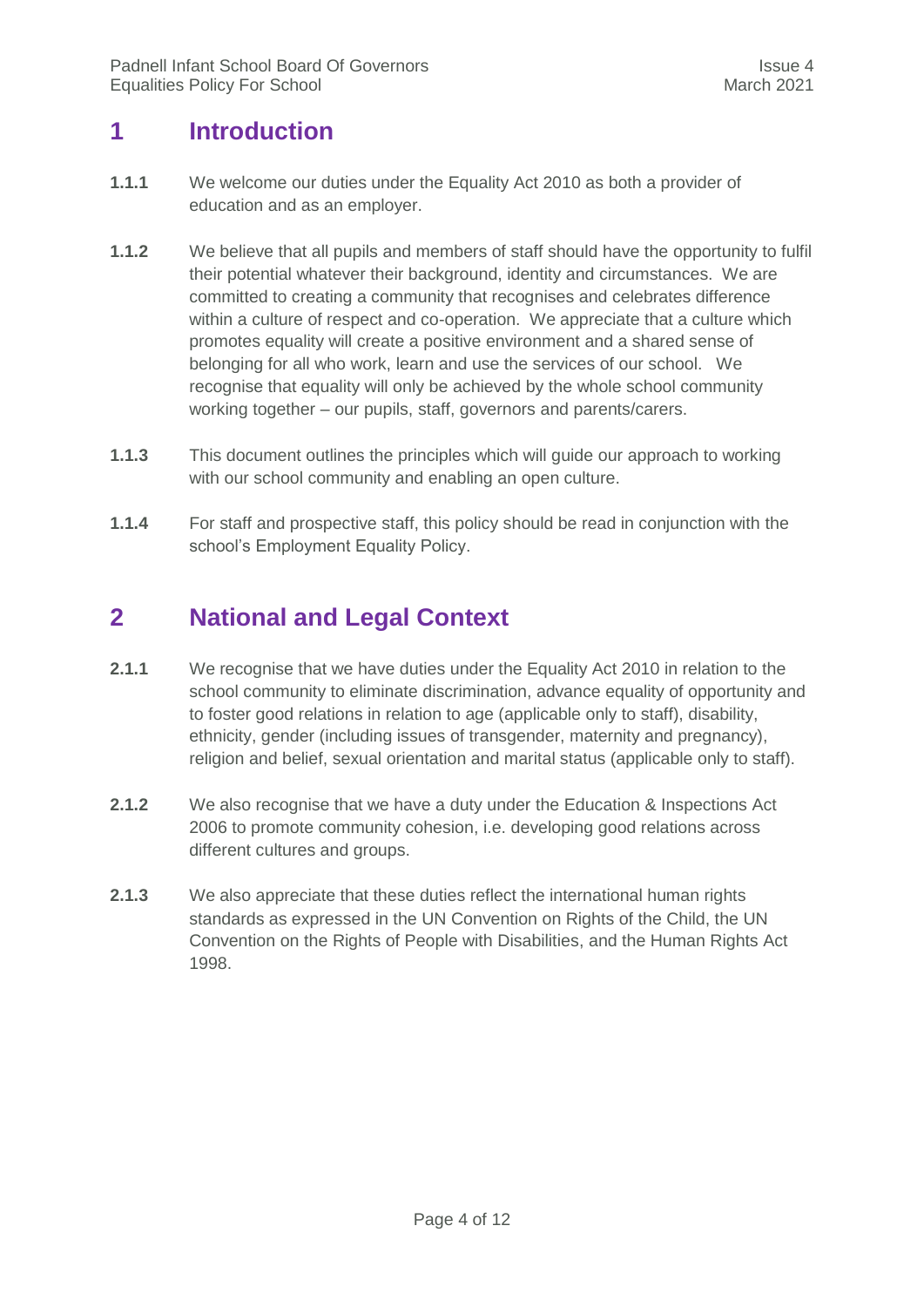## <span id="page-4-0"></span>**3 School Context**

**3.1.1** Padnell Infant School is a larger than average sized Infant School. It has a lower than average level of ethnicity with only around 9% of pupils who are not classed as White British and 3% classed as EAL. It is situated within Hampshire, which is a large and diverse county, with over a million residents and a mix of urban and rural areas. The majority of the population live in these urban areas, within which there are pockets of deprivation however these are not evenly spread. The district of Havant, in which Padnell sits, has quite different distributions to the rest of Hampshire, with overall much higher proportions of greater deprivation than may be expected, e.g. Leigh Park area. There is also evidence to support the notion that pockets of potential deprivation may exist in some of the least deprived areas, for example around Padnell. Although the local deprivation indicator is average and the update of FSM at Padnell Infant school is less than average.

## <span id="page-4-1"></span>**4 Principles**

<span id="page-4-2"></span>**4.1.1** To fulfil our legal obligations, we are guided by a number of key principles.

#### **4.2 a) All pupils, families and staff are of equal value**

- **4.2.1** We see all pupils, potential pupils, their parents and carers, and staff as of equal value:
	- Whether or not they are disabled;
	- Whatever their ethnicity, culture, national origin or national status;
	- Whatever their gender and gender identity;
	- Whatever their religious and non-religious affiliation or faith background;
	- Whatever their sexual orientation;
	- Whatever their marital status;
	- Whether they are currently pregnant or have recently given birth;
	- Whatever their age;
	- Whatever their connection with the forces community;
	- Whatever their first language.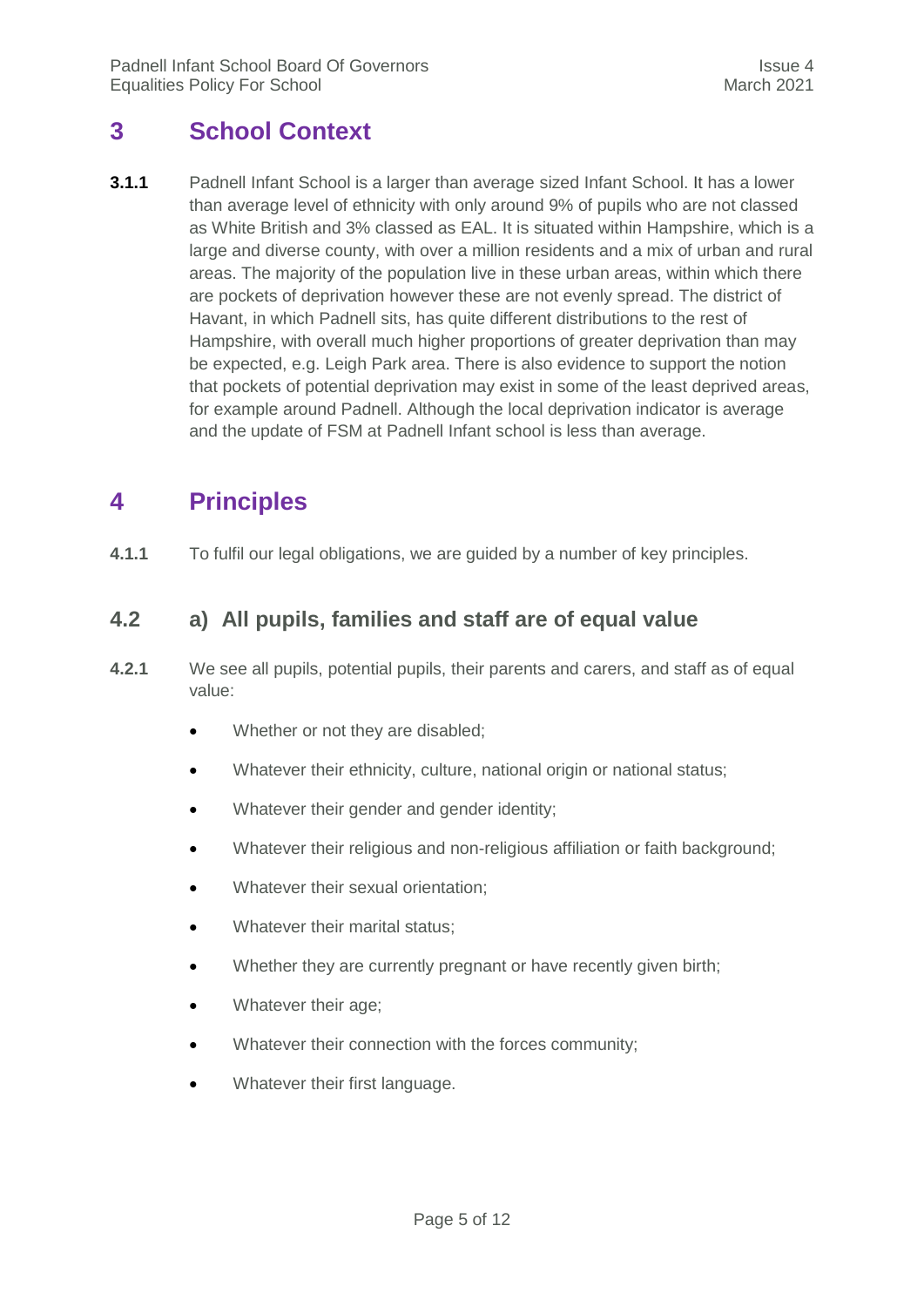#### <span id="page-5-0"></span>**4.3 We recognise and respect difference**

- **4.3.1** We recognise that treating people equally does not necessarily involve treating them all the same. We recognise that our policies, procedures and activities must not discriminate but must take account of diversity and the kinds of barriers and disadvantage that staff, parents/carers or pupils may face in relation to their protected characteristics:
	- Disability we note that reasonable adjustments may need to be made;
	- Gender (including transgender) we recognise that girls and boys, men and women have different needs;
	- Religion and belief we note that reasonable requests in relation to religious observance and practice may need to be made and complied with;
	- Ethnicity and race we note that all have different experiences as a result of our ethnic and racial backgrounds;
	- Age we value the diversity in age of staff, parents and carers;
	- Sexual orientation we respect that individuals have the right to determine their own sexual identity and that they should not experience disadvantage as a result of their preference;
	- Marital status we recognise that our staff, parents and carers may make their own personal choices in respect of personal relationships and that they should not experience disadvantage as a result of the relationships they have;
	- Pregnancy and maternity we believe that our staff, parents and carers should not experience any unfair disadvantage as a result of pregnancy or having recently given birth.

#### **4.4 We foster positive attitudes and relationships, and a shared sense of cohesion and belonging**

- **4.4.1** We intend that our policies, procedures and activities should promote:
	- Positive attitudes and interaction between groups and communities different from each other;
	- An absence of harassment, victimisation and discrimination in relation to any protected characteristics.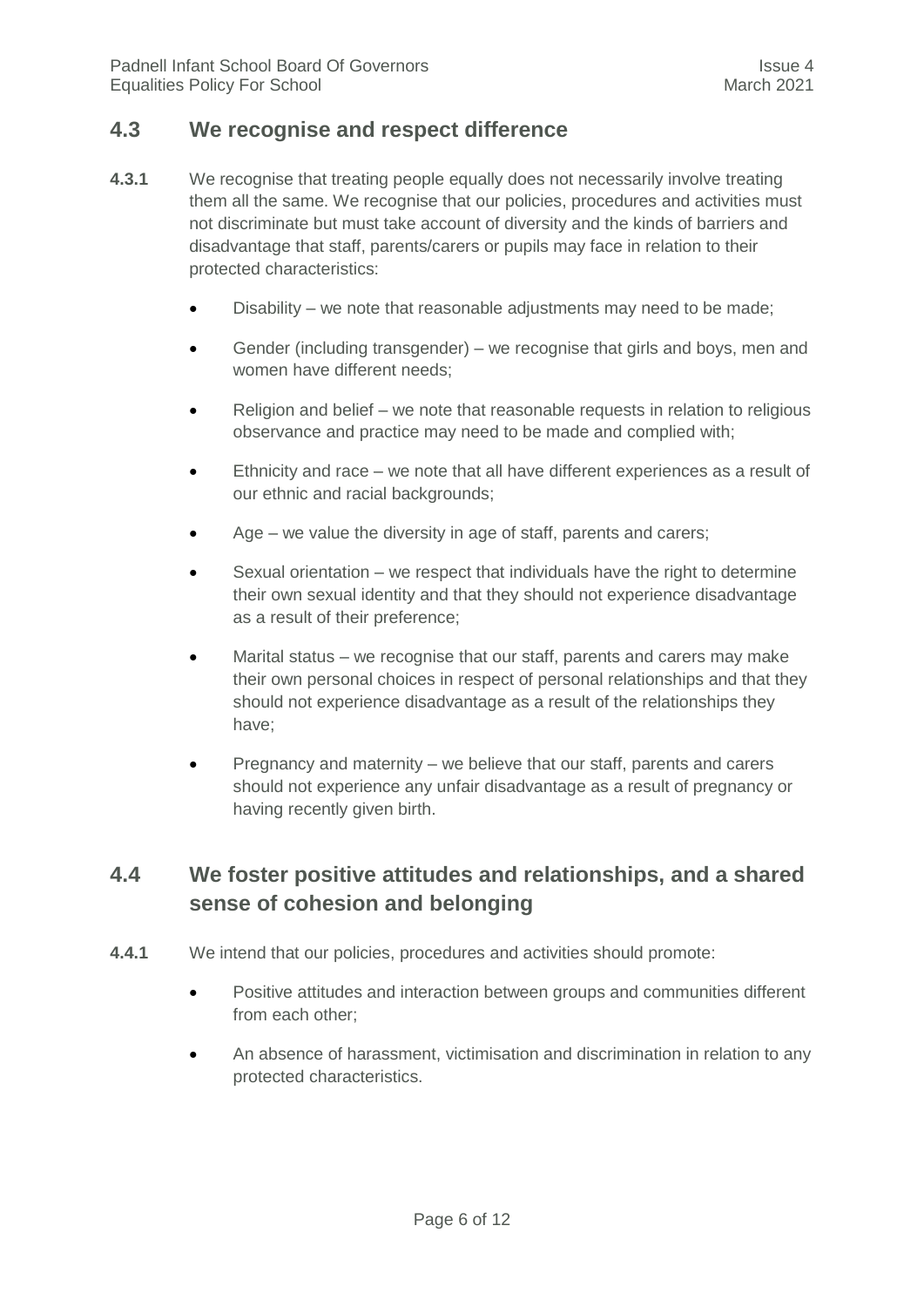#### <span id="page-6-0"></span>**4.5 We observe good equalities practice in relation to staff**

**4.5.1** We ensure that our policies and practices for all staff and potential staff throughout the employment lifecycle, i.e. from recruitment through to the cessation of employment and beyond, are applied fairly and consistently across all groups with full respect for legal rights, taking into account aspects applicable to particular groups (e.g. duty to make reasonable adjustments for disabled staff).

#### <span id="page-6-1"></span>**4.6 We aim to reduce and remove inequalities and barriers that already exist**

**4.6.1** We intend that our policies, procedures and activities avoid or minimise any possible negative impacts and we aim to reduce inequalities that exist between groups and communities different from each other.

#### <span id="page-6-2"></span>**4.7 We consult and involve to ensure views are heard**

**4.7.1** In our development of policies, we engage with groups and individuals, including pupils who are affected by a policy or activity to ensure that their views are taken into account. For policies and activities affecting pupils, we will take account of views expressed by pupil governors at school council; for parents, through parent governor representation and for staff, through staff governor representation. Where necessary, we will consult more widely with specific groups.

#### <span id="page-6-3"></span>**4.8 We aim to foster greater community cohesion**

**4.8.1** We intend that our policies, activities and curriculum foster greater social cohesion and provide for an equal opportunity to participate in public life irrespective of the protected characteristics of individuals and groups.

#### <span id="page-6-4"></span>**4.9 We base our practices on sound evidence**

**4.9.1** We maintain and publish information annually to show our compliance with the public sector equality duty, set out under section 149 of the Equality Act 2010. Our current equality information can be found in Appendix A to this policy statement.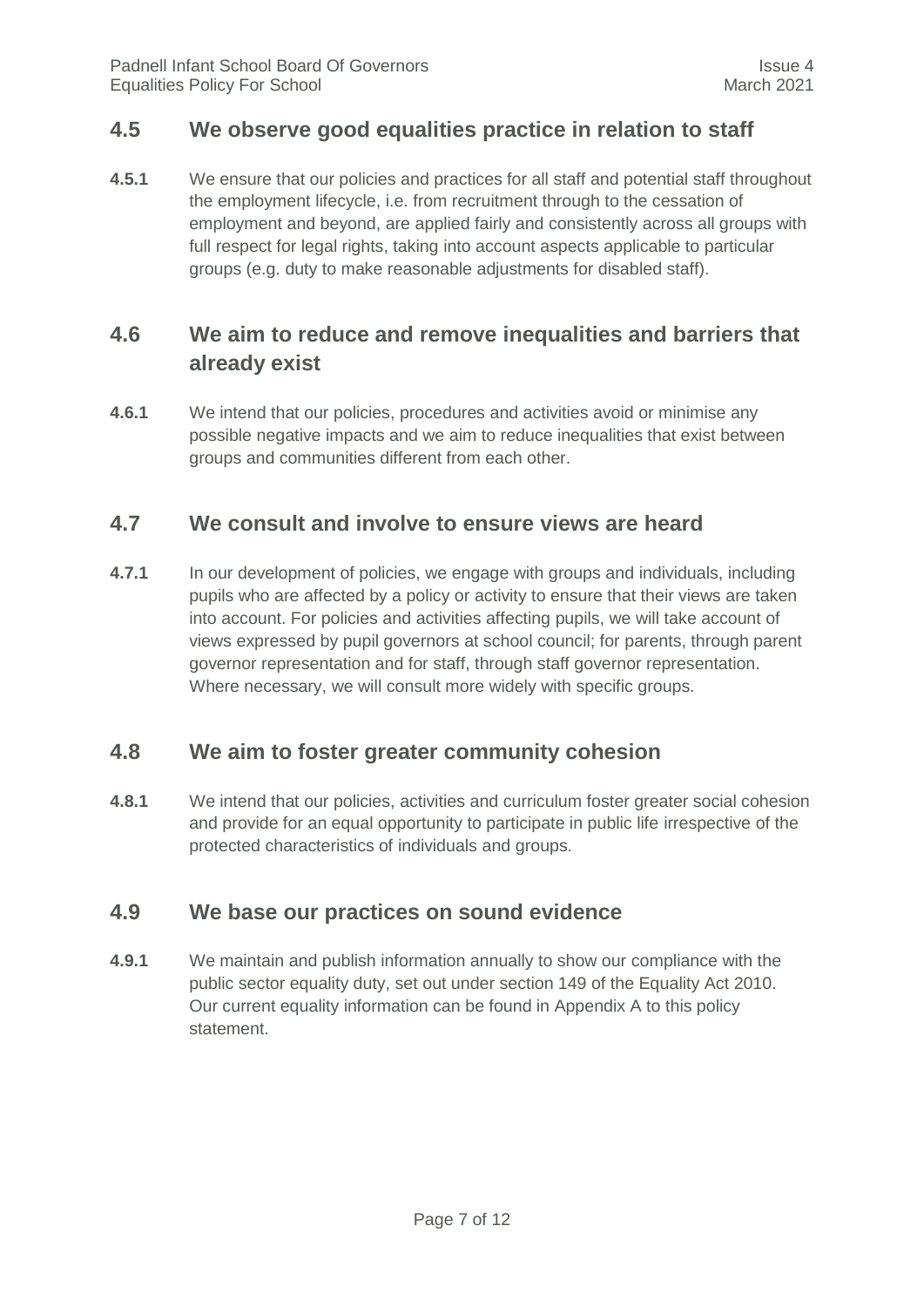#### **4.10 We set ourselves specific and measurable equality objectives**

**4.10.1** We develop and publish specific and measurable objectives every four years based on the evidence that we have gathered (4.9) and the engagement we have been involved in (4.8)

> The objectives can be found in Appendix B to this policy statement and take into account both national, county and school level priorities.

We will set ourselves new objectives every four years, but keep them under review and report annually on progress towards achieving them.

# <span id="page-7-0"></span>**5 Application of the principles within this policy statement:**

- **5.1.1** The principles outlined in the policy statement will be applied and reflected in:
	- The delivery of the school curriculum:
	- The teaching and learning within the school;
	- Our practice in relation to pupil progress, attainment and achievement;
	- Our teaching styles and strategies;
	- Our policies and practice in relation to admissions and attendance;
	- Our policies and practice in relation to staff;
	- Our care, guidance and support to pupils, their families and staff;
	- Our policies and practice in relation to pupil behaviour, discipline and exclusions;
	- Our partnership working with parents and carers;
	- Our contact with the wider school community.

#### **5.2 Addressing prejudice and prejudice-related bullying**

5.2.1 The school is opposed to all forms of prejudice including, but not limited to prejudice related to protected characteristics. We will ensure that prejudice-related incidents in relation to staff and pupils are recorded and dealt with appropriately.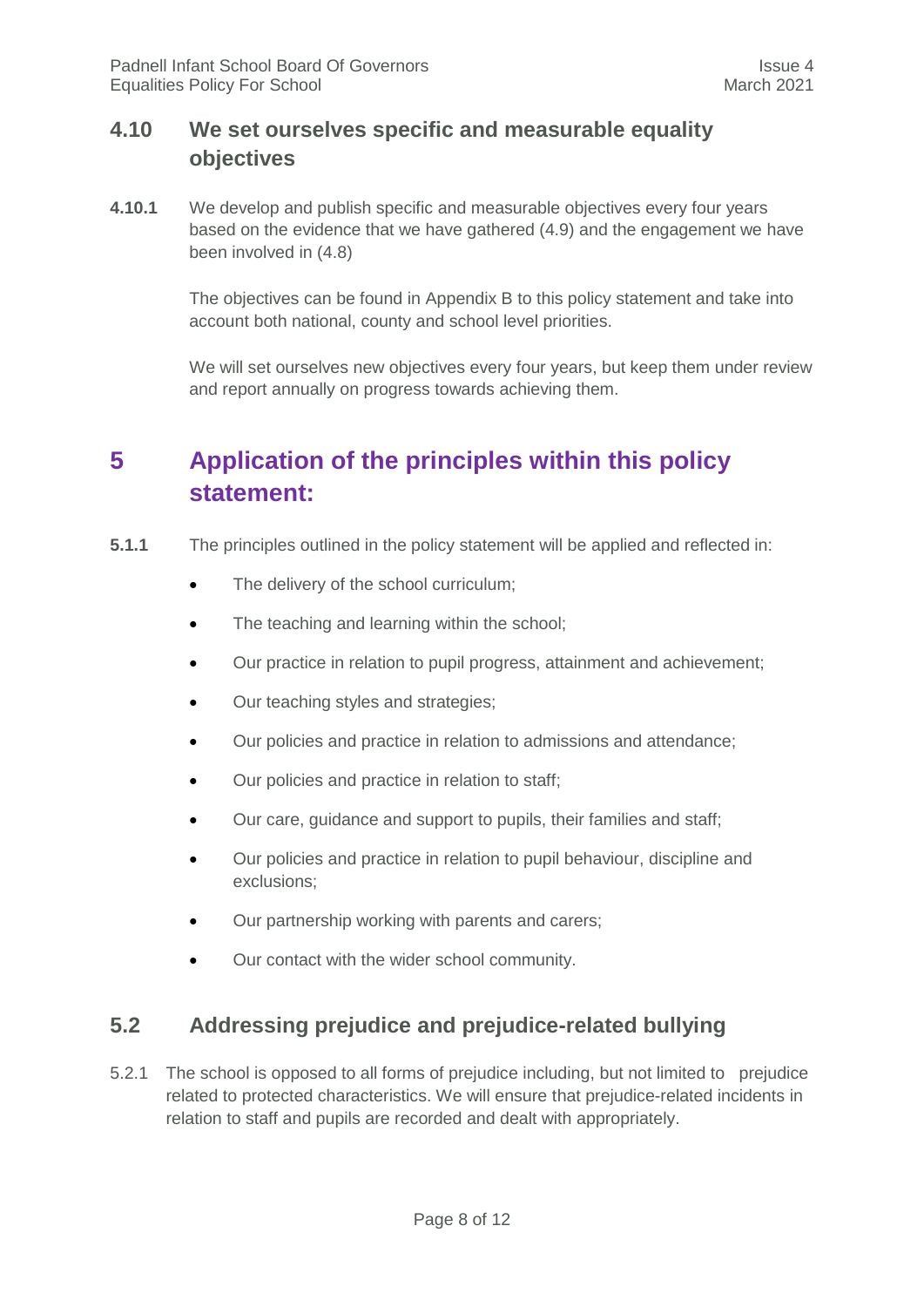## <span id="page-8-0"></span>**6 Roles and responsibilities**

- **6.1.1 The governing body** is responsible for ensuring that the school complies with legislation, and that this policy and its related procedures and action plans are implemented and that arrangements are in place to deal with any concerns or unlawful action that arises.
- **6.1.2 The Headteacher** is responsible for implementation of this policy, ensuring that all staff are aware of their responsibilities and given appropriate training and support and for taking appropriate action in any cases of unlawful discrimination, harassment or victimisation.
- <span id="page-8-1"></span>**6.1.3 All staff** are expected to work in accordance with the principles outlined in this policy to:
	- promote an inclusive and collaborative ethos in their practice;
	- deal with any prejudice-related incidents that may occur;
	- plan and deliver curricula and lessons;
	- support pupils in their class who have additional needs.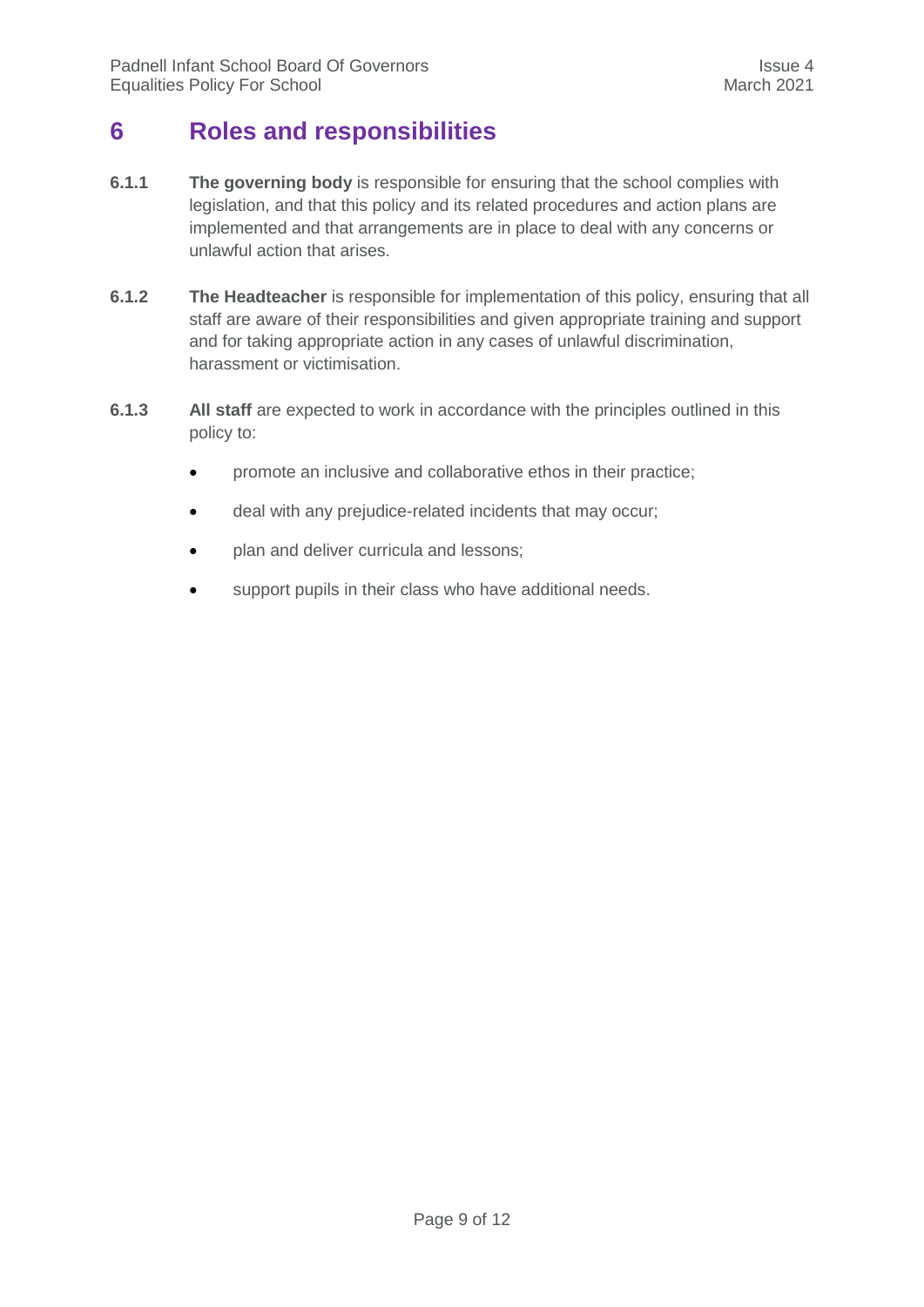## **Appendix A - Equalities Information**

We recognise that the public sector equality duty has three aims, to:

- eliminate unlawful discrimination, harassment and victimisation and other conduct under the Act;
- advance equality of opportunity between people who share a protected characteristic and those who do not;
- foster good relations between people who share a protected characteristic and those who do not.

We have considered how well we currently achieve these aims with regard to the protected groups under the Equality Act (race, disability, gender, gender re-assignment, age, pregnancy and maternity, marital status, sexual orientation, religion and belief and sexual orientation). We have also involved staff, pupils, parents and others in the following ways:

- parent questionnaires;
- staff survey;
- contact with parents representing pupils with particular protected characteristics;
- contact with the local community and disability organisations.

#### **Pupil-related data – Not updated as no data due to COVID**

| Information                              | <b>Evidence and commentary</b> |
|------------------------------------------|--------------------------------|
| Attainment in Foundation<br><b>Stage</b> | GLD 73%                        |
| 2019                                     | Boys 64.6% Girls 82.9%         |
| Attainment at the end of                 | Reading: Boys 65% Girls 88%    |
| Key Stage 1                              | Writing: Boys 63% Girls 81%    |
| 2019                                     | Maths:<br>Boys 76% Girls 86%   |
| Attendance by gender 2018<br>$-19$       | Boys 97.7% Girls 97.6%         |
| Rate of exclusions 2018 -<br>19          | Nil returns                    |
| Rates of bullying/                       |                                |
| harassment/behaviour                     |                                |
| related incidents                        | Nil returns                    |
| $2018 - 2019$                            |                                |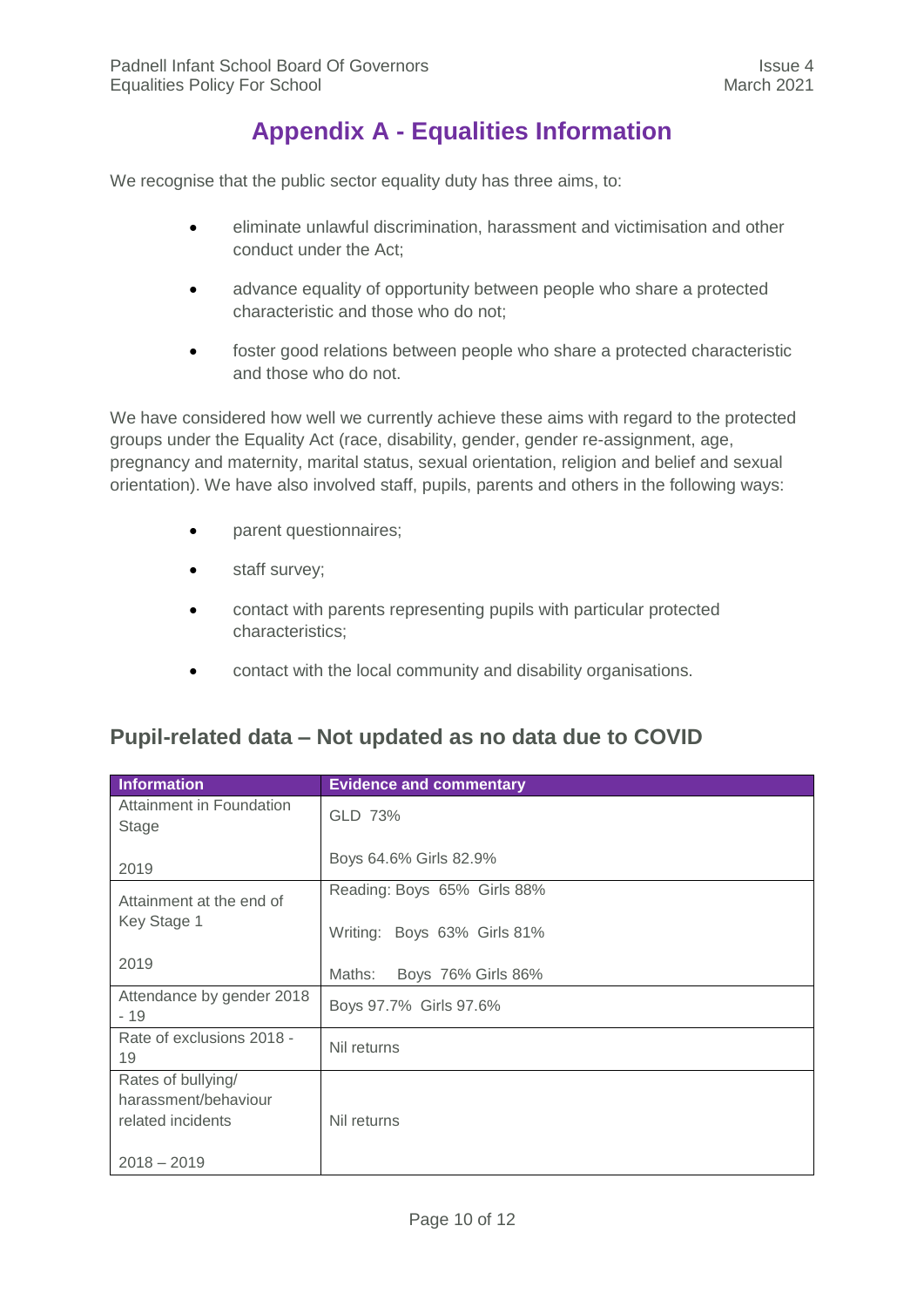## **Staff data**

As our school has less than 150 staff, the Governing Body has decided not to publish information in relation to their staff, but recognise the requirement to have information on the characteristics of the workforce to enable the impact of policies and practices on particular characteristics to be determined resulting in a decision being made about whether objectives need to be set in relation to the workforce.

## **Other information**

| Information                                | <b>Evidence and commentary</b>                  |
|--------------------------------------------|-------------------------------------------------|
| Attendance at parents evenings 2020 - 2021 | October 20 (Zoom) = $72\%$                      |
|                                            | Male 33%, Female 66%. Plus 2 female associate   |
| Governor representation as at March 2021   | governors.                                      |
|                                            |                                                 |
|                                            | 100% White British                              |
|                                            | Prior to COVID restrictions we had 9 volunteers |
| Regular Volunteers as of March 2021        | 2 Male 22%, 7 Female 78%                        |
|                                            | 100% White British                              |

**Date of publication of this appendix:** March 2021

**Date for review and re-publication:** March 2022